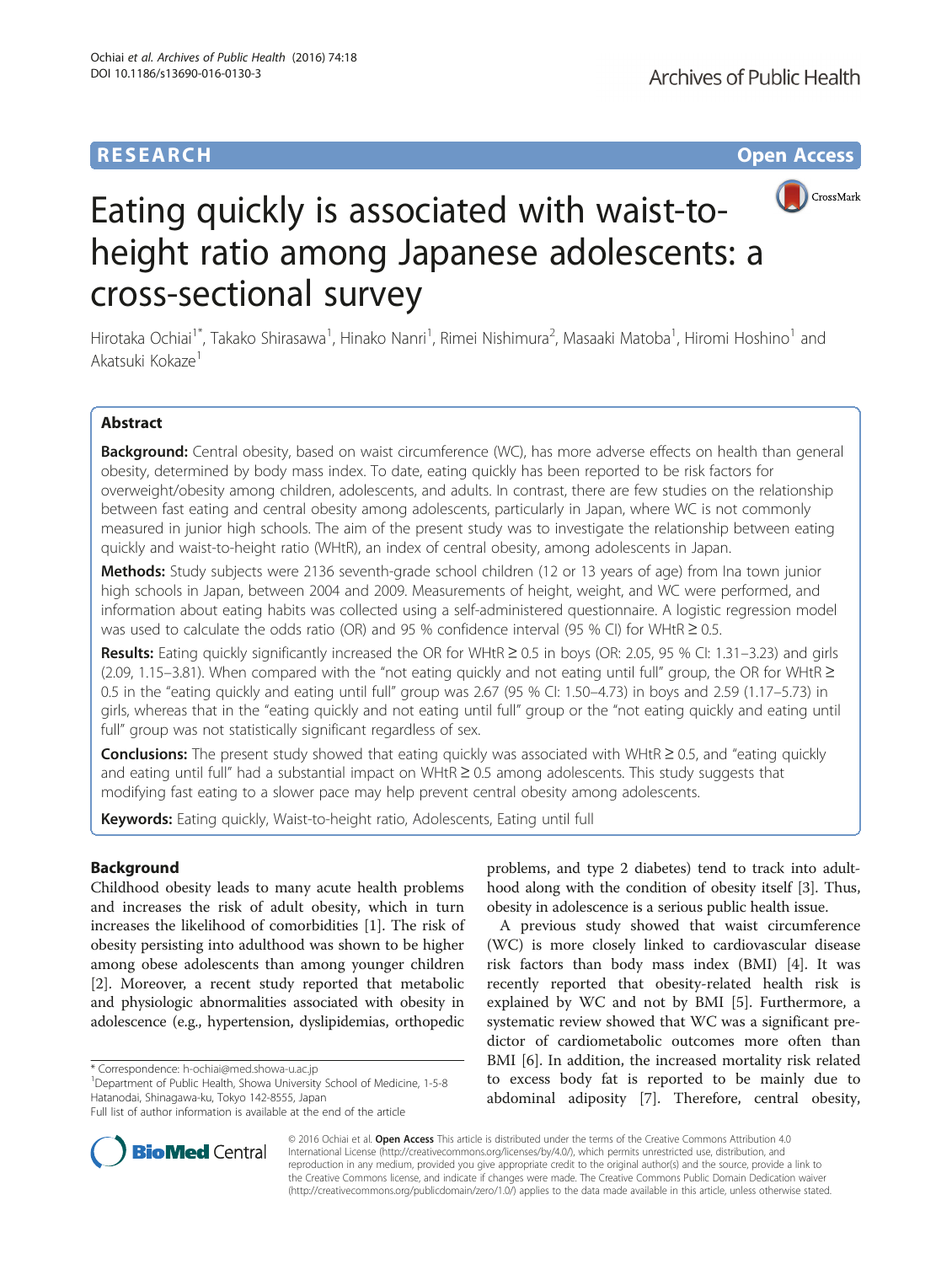which is based on WC, is thought to be more pathogenic than general obesity as measured by BMI; for example, central obesity was indicated to be more important as a predictor of diabetes, hypertension, and cardiovascular disease than general obesity [[8](#page-6-0)]. These studies suggest the importance of the prevention of central obesity.

Eating quickly has been reported to be a risk factor for overweight/obesity among children, adolescents, and adults [\[9](#page-6-0)–[14\]](#page-6-0). Recent systematic reviews reported that eating quickly is associated with excess body weight [[15](#page-6-0), [16\]](#page-6-0), although Leong et al. suggested that once women have reached mid-life, faster eating does not predict further weight gain [\[17](#page-6-0)]. Moreover, eating speed was reported to be significantly correlated with WC among adults [[18\]](#page-6-0). In contrast, there are a limited number of studies about the relationship between fast eating and central obesity, especially among adolescents. If eating quickly is associated with central obesity, it may be possible to help prevent central obesity by modifying the habit of eating quickly. Thus, it is important to investigate the relationship between eating quickly and central obesity among adolescents, particularly in Japan, where WC is not commonly measured in junior high schools.

In addition to eating quickly, eating until full, which refers to eating a large quantity of food in one meal and is unrelated to eating disorders, was reported to be associated with overweight/obesity [[10](#page-6-0)]. Furthermore, a recent study showed that the impact of eating quickly and eating until full on overweight/obesity was stronger than that of eating quickly and not eating until full [\[12](#page-6-0)]. Therefore, it is necessary to consider eating until full when examining the relationship between eating quickly and central obesity because the influence of fast eating on central obesity could differ by eating until full or not. We hypothesized that "eating quickly and eating until full" may be associated with central obesity. Based on previous studies [[19, 20](#page-6-0)], waist-to-height ratio (WHtR) was used as an index of central obesity in this study.

Accordingly, the aim of the present study was to investigate the relationship between eating quickly and WHtR and then to examine the impact of eating habit patterns (not eating quickly and not eating until full, eating quickly and not eating until full, not eating quickly and eating until full, eating quickly and eating until full) on WHtR among adolescents in Japan.

## Methods

### Study participants

Study subjects were all 2136 seventh-grade school children (12 or 13 years of age) from three Ina town junior high schools between 2004 and 2009. Ina-town in Saitama Prefecture, Japan, had implemented a unique health check-up program as a part of its community health services. In the program, a questionnaire survey and anthropometric measurements were performed [[21](#page-6-0), [22](#page-6-0)]. Written informed consent was obtained from the parent or guardian of each subject prior to the subject's participation in this study. The study protocol was approved by the Medical Ethics Committee of Showa University School of Medicine (Approval No. 127).

Among all 2136 subjects, 26 refused to participate in the program (participation rate: 98.8 %), and 182 were excluded due to missing data about variables in this study. Thus, data from 1928 participants were analyzed.

#### Questionnaire survey

The following information was collected using a selfadministered questionnaire for each child: sex, age, exercise other than physical education class (daily, sometimes, or none), snack after dinner (always, often, seldom, or none), eating speed, and eating until full. Information about eating speed was obtained from three qualitative categories (fast, medium, or slow) [\[23\]](#page-6-0) to the question "How fast is your eating speed compared to others?" With regard to eating until full, responses were given as a yes or no [[24](#page-6-0)].

In addition, the parent or guardian of each participant was asked to fill in a self-administered questionnaire about the participant's frequency of eating breakfast (daily, sometimes, or none). Frequency of eating breakfast was categorized into the following two groups: skipping breakfast (sometimes and none) and not skipping breakfast (daily).

### Anthropometric measurements

The measurements of each participant's height, weight, and WC were performed by trained school nurses/doctors either in the school's infirmary or in a designated room to protect the privacy of participants. Before the measurements, the calibration was done. For anthropometric measurements, participants were lightly clothed and were barefoot. Height and weight of each participant were measured to the nearest 0.1 cm using a stadiometer and to the nearest 0.1 kg using a scale. BMI was calculated as weight (kg)/height<sup>2</sup> (m<sup>2</sup>). WC was measured to the nearest 0.1 cm in a standing position at the navel level while another examiner checked verticality from the side. WHtR was calculated as WC (cm)/height (cm). These measurements were recorded annually from 2004 to 2009. The same measurement protocol was used annually throughout the study period.

### Data analysis

Statistical analysis was performed separately for each sex. Data were presented as median (25, 75th percentile) for continuous variables or number (%) for categorical variables. In accordance with previous studies [[10](#page-6-0), [23, 25](#page-6-0)],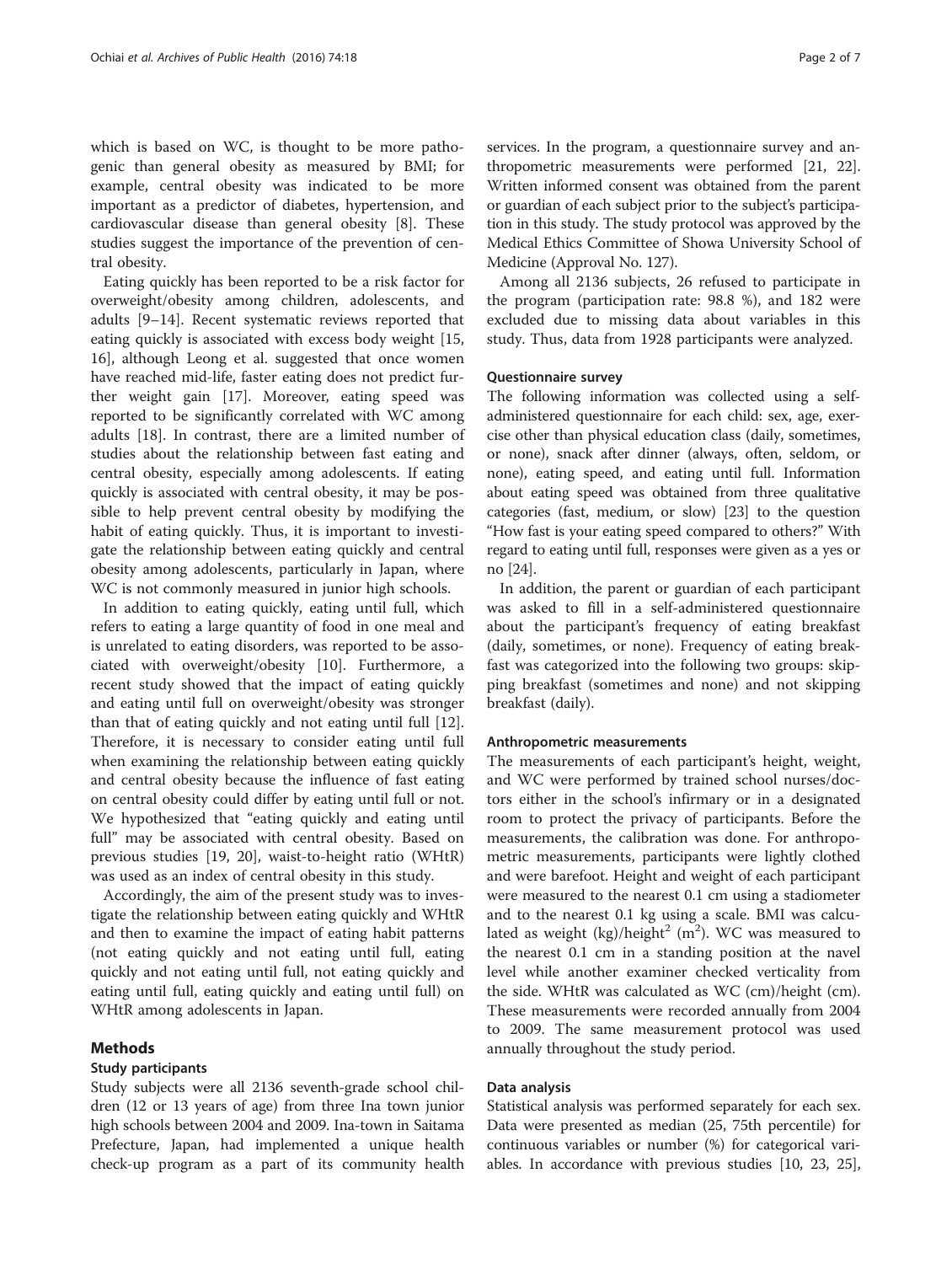eating speed was categorized into two groups in the analysis: eating quickly (fast) or not eating quickly (medium or slow). The Wilcoxon rank-sum test, the chi-square test, or Fisher's exact test was used to compare various characteristics between the WHtR  $\geq 0.5$ group and the WHtR <  $0.5$  group, which were determined by previous studies [[19, 20, 26](#page-6-0), [27](#page-6-0)]. A logistic regression model was used to calculate the odds ratio (OR) for WHtR  $\geq$  0.5 and the 95 % confidence interval (95 % CI). A  $P$  value < 0.05 was considered statistically significant. Statistical analyses were performed using Statistical Analysis System software (version 9.4; SAS Institute Inc., Cary, NC, USA).

## Results

Characteristics of the WHtR  $\geq 0.5$  and the WHtR  $< 0.5$ groups in boys  $(n = 970)$  are shown in Table 1. Anthropometric variables in the WHtR  $\geq 0.5$  group were higher than those in the WHtR < 0.5 group. There was a statistically significant difference between the WHtR  $\ge$ 0.5 and the WHtR < 0.5 groups in exercise. The proportion of those who ate quickly in the WHtR  $\geq 0.5$  group

Table 1 Characteristics of boys by waist-to-height ratio

was significantly higher than that in the WHtR < 0.5 group.

Table [2](#page-3-0) shows characteristics of the WHtR  $\geq 0.5$  and the WHtR <  $0.5$  groups in girls ( $n = 958$ ). Anthropometric variables were higher in the WHtR  $\geq 0.5$  group than in the WHtR < 0.5 group. A statistically significant difference was found between the WHtR  $\geq 0.5$  and the WHtR  $< 0.5$ groups in exercise. A significantly higher proportion of those who ate quickly was observed in the WHtR  $\geq 0.5$ group compared with the WHtR < 0.5 group.

The crude and adjusted ORs of eating quickly or eat-ing until full for WHtR ≥ 0.5 were calculated (Table [3](#page-3-0)). Eating quickly significantly increased the OR for WHtR ≥ 0.5 in boys (OR: 2.05, 95 % CI: 1.31–3.23). A significantly increased OR of eating quickly was also found among girls (2.09, 1.15–3.81). The OR of eating until full was not statistically significant. Additionally, BMI and WC were significantly higher in boys who ate quickly (median, BMI: 18.9 kg/m<sup>2</sup> and WC: 65.7 cm) than in those who didn't eat quickly  $(17.6 \text{ kg/m}^2 \text{ and}$ 62.5 cm), whereas no statistically significant differences were observed between those who ate until full (17.9 kg/

| Variables                   | Waist-to-height ratio |                       | $P$ -value <sup>a</sup> |  |
|-----------------------------|-----------------------|-----------------------|-------------------------|--|
|                             | $< 0.5 (n = 878)$     | $≥0.5(n=92)$          |                         |  |
| Age (years)                 | 12.0 (12.0, 13.0)     | 12.0 (12.0, 13.0)     | 0.165                   |  |
| Height (cm)                 | 154.7 (148.4, 160.0)  | 156.1 (151.3, 161.4)  | 0.063                   |  |
| Weight (kg)                 | 42.5 (37.4, 47.8)     | 60.3 (55.1, 70.0)     | < 0.001                 |  |
| Body mass index ( $kg/m2$ ) | 17.7 (16.5, 19.1)     | 25.1 (23.1, 27.4)     | < 0.001                 |  |
| Waist circumference (cm)    | 62.6 (59.5, 66.3)     | 84.9 (79.6, 91.9)     | < 0.001                 |  |
| Waist-to-height ratio       | $0.40$ $(0.39, 0.43)$ | $0.54$ $(0.51, 0.58)$ | < 0.001                 |  |
| Exercise, n (%)             |                       |                       |                         |  |
| Daily                       | 759 (86.5)            | 67 (72.8)             | 0.001                   |  |
| Sometimes                   | 58 (6.6)              | 10 (10.9)             |                         |  |
| None                        | 61(7.0)               | 15(16.3)              |                         |  |
| Skipping breakfast, n (%)   |                       |                       |                         |  |
| Yes                         | 41(4.7)               | 3(3.3)                | 0.791                   |  |
| No                          | 837 (95.3)            | 89 (96.7)             |                         |  |
| Snack after dinner, n (%)   |                       |                       |                         |  |
| Always or sometimes         | 486 (55.4)            | 3(3.3)                | 0.434                   |  |
| Seldom or none              | 392 (44.7)            | 89 (96.7)             |                         |  |
| Eating quickly, n (%)       |                       |                       |                         |  |
| Yes                         | 218 (24.8)            | 37 (40.2)             | 0.001                   |  |
| No                          | 660 (75.2)            | 55 (59.8)             |                         |  |
| Eating until full, n (%)    |                       |                       |                         |  |
| Yes                         | 461 (52.5)            | 54 (58.7)             | 0.258                   |  |
| No                          | 417 (47.5)            | 38 (41.3)             |                         |  |

Except where indicated n (%), values are median (25, 75th percentile) a Wilcoxon rank-sum test, chi-squared test, or Fisher's exact test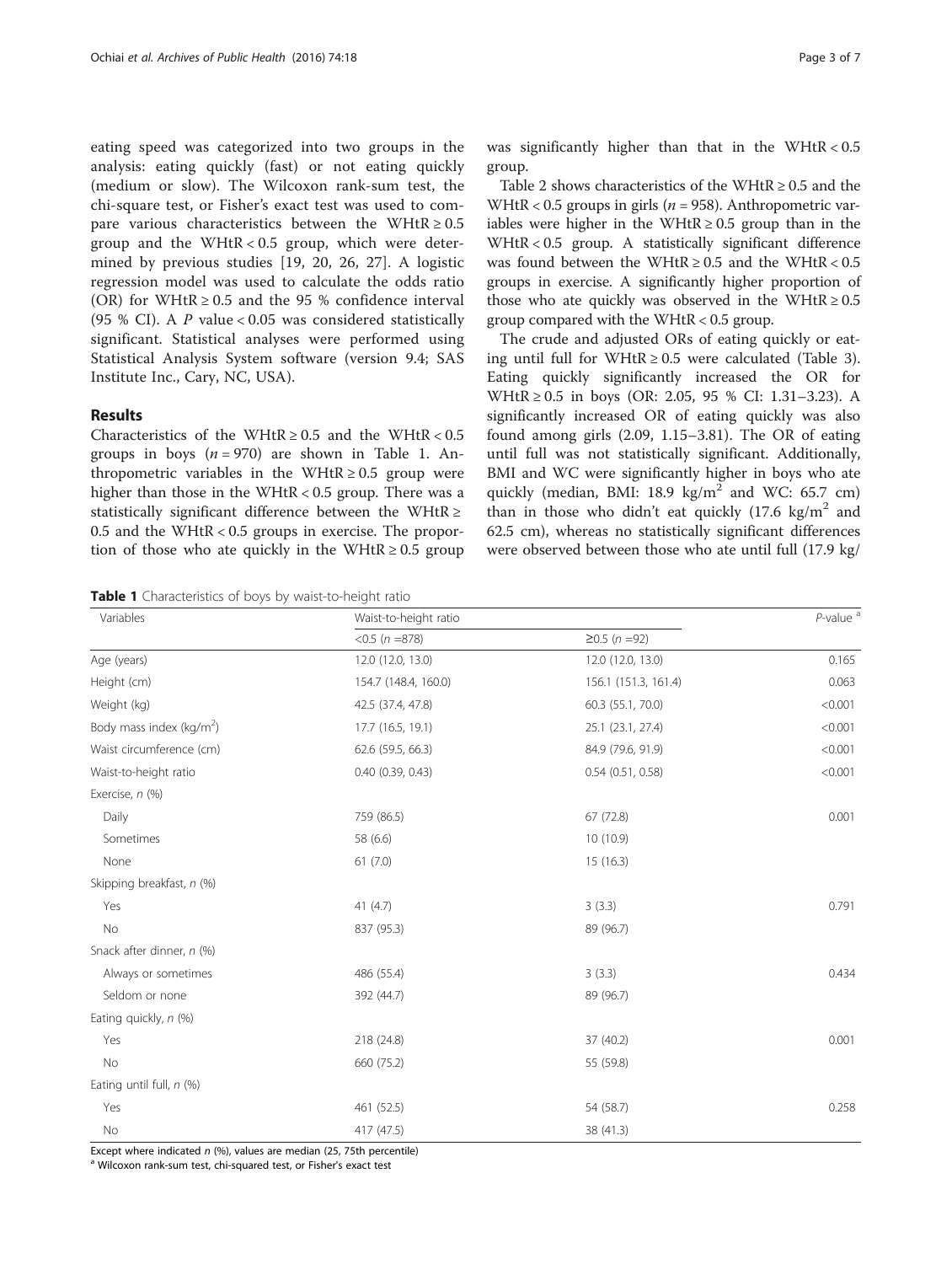<span id="page-3-0"></span>Table 2 Characteristics of girls by waist-to-height ratio

| Variables                   | Waist-to-height ratio | $P$ -value <sup>a</sup> |         |  |
|-----------------------------|-----------------------|-------------------------|---------|--|
|                             | $< 0.5 (n = 886)$     | $≥0.5 (n = 72)$         |         |  |
| Age (years)                 | 12.0 (12.0, 13.0)     | 12.0 (12.0, 13.0)       | 0.027   |  |
| Height (cm)                 | 152.7 (148.9, 156.8)  | 153.7 (149.8, 159.1)    | 0.093   |  |
| Weight (kg)                 | 42.4 (38.1, 46.7)     | 57.9 (53.1, 62.3)       | < 0.001 |  |
| Body mass index ( $kg/m2$ ) | 18.1 (16.7, 19.5)     | 24.3 (22.9, 25.7)       | < 0.001 |  |
| Waist circumference (cm)    | 63.5 (60.0, 67.0)     | 80.9 (77.5, 84.1)       | < 0.001 |  |
| Waist-to-height ratio       | 0.42 (0.40, 0.44)     | $0.52$ (0.51, 0.55)     | < 0.001 |  |
| Exercise, n (%)             |                       |                         |         |  |
| Daily                       | 545 (61.5)            | 29 (40.3)               | 0.001   |  |
| Sometimes                   | 104(11.7)             | 16(22.2)                |         |  |
| None                        | 237 (26.8)            | 27 (37.5)               |         |  |
| Skipping breakfast, n (%)   |                       |                         |         |  |
| Yes                         | 53 (6.0)              | 7(9.7)                  | 0.205   |  |
| No                          | 833 (94.0)            | 65 (90.3)               |         |  |
| Snack after dinner, n (%)   |                       |                         |         |  |
| Always or sometimes         | 469 (52.9)            | 34 (47.2)               | 0.351   |  |
| Seldom or none              | 417 (47.1)            | 38 (52.8)               |         |  |
| Eating quickly, n (%)       |                       |                         |         |  |
| Yes                         | 110 (12.4)            | 16(22.2)                | 0.018   |  |
| No                          | 776 (87.6)            | 56 (77.8)               |         |  |
| Eating until full, $n$ (%)  |                       |                         |         |  |
| Yes                         | 477 (53.8)            | 40 (55.6)               | 0.779   |  |
| No                          | 409 (46.2)            | 32 (44.4)               |         |  |

Except where indicated n (%), values are median (25, 75th percentile)  $^{\text{a}}$  Wilcoxon rank-sum test, chi-squared test, or Fisher's exact test

## Table 3 Crude and adjusted odds ratios of eating quickly or eating until full for waist-to-height ratio (WHtR) ≥ 0.5

| Variables         | Total<br>$\mathbb N$ | WHtR $\geq 0.5$<br>n(%) | Crude               |            | Adjusted            |            |
|-------------------|----------------------|-------------------------|---------------------|------------|---------------------|------------|
|                   |                      |                         | OR (95% CI)         | $P$ -value | OR (95% CI)         | $P$ -value |
| Boys              |                      |                         |                     |            |                     |            |
| Eating quickly    |                      |                         |                     |            |                     |            |
| Yes               | 255                  | 37 (14.5)               | $2.04(1.31 - 3.18)$ | 0.002      | $2.05(1.31 - 3.23)$ | 0.002      |
| No                | 715                  | 55 (7.7)                | 1.00                |            | 1.00                |            |
| Eating until full |                      |                         |                     |            |                     |            |
| Yes               | 515                  | 54 (10.5)               | $1.29(0.83 - 1.99)$ | 0.259      | $1.25(0.80 - 1.95)$ | 0.321      |
| No                | 455                  | 38 (8.4)                | 1.00                |            | 1.00                |            |
| Girls             |                      |                         |                     |            |                     |            |
| Eating quickly    |                      |                         |                     |            |                     |            |
| Yes               | 126                  | 16(12.7)                | $2.02(1.12 - 3.64)$ | 0.020      | $2.09(1.15 - 3.81)$ | 0.016      |
| No                | 832                  | 56 (6.7)                | 1.00                |            | 1.00                |            |
| Eating until full |                      |                         |                     |            |                     |            |
| Yes               | 517                  | 40(7.7)                 | $1.07(0.66 - 1.74)$ | 0.779      | $1.12(0.68 - 1.82)$ | 0.662      |
| <b>No</b>         | 441                  | 32(7.3)                 | 1.00                |            | 1.00                |            |

OR, odds ratio, CI, confidence interval

Adjusted for age, exercise, skipping breakfast, and snack after dinner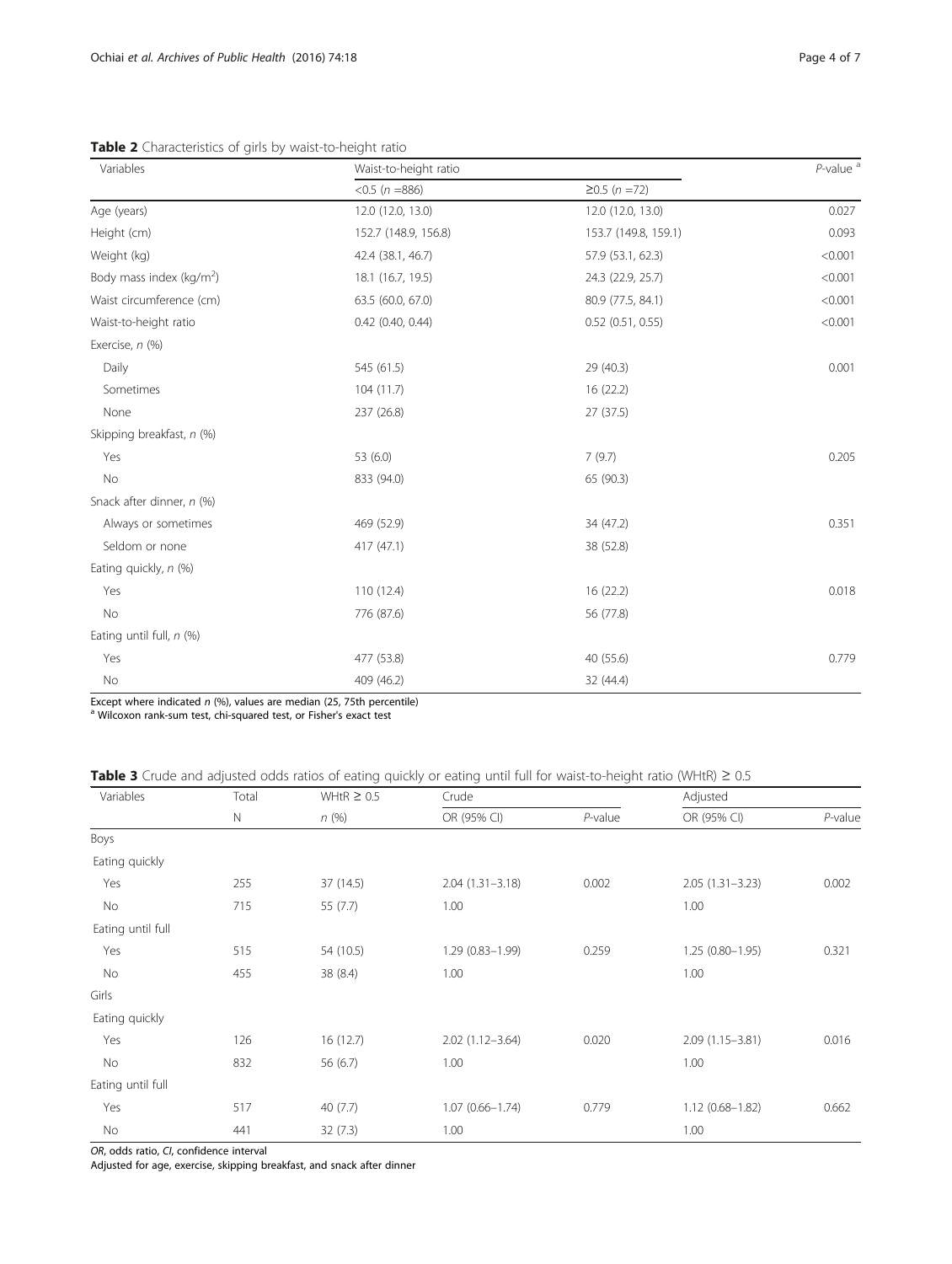$m<sup>2</sup>$  and 63.2 cm) and those who didn't eat until full (18.0 kg/m<sup>2</sup> and 63.2 cm). In girls, BMI and WC were significantly higher in those who ate quickly (median, BMI: 19.2 kg/ $m^2$  and WC: 66.1 cm) than in those who didn't eat quickly  $(18.1 \text{ kg/m}^2 \text{ and } 63.8 \text{ cm})$ , whereas there were no statistically significant differences between those who ate until full  $(18.3 \text{ kg/m}^2 \text{ and } 64.0 \text{ cm})$  and those who didn't eat until full  $(18.3 \text{ kg/m}^2 \text{ and } 64.0 \text{ cm})$ .

The crude and adjusted ORs for WHtR  $\geq$  0.5 were shown by eating habit patterns based on eating quickly and eating until full; "not eating quickly and not eating until full", "eating quickly and not eating until full", "not eating quickly and eating until full", and "eating quickly and eating until full" (Table 4). In boys, "eating quickly and eating until full"significantly increased the OR (OR: 2.67, 95 % CI: 1.50–4.73) when compared with "not eating quickly and not eating until full". In girls, "eating quickly and eating until full" showed a significantly increased OR for WHtR  $\geq$  0.5 (2.59, 1.17–5.73). There were statistically significant differences among eating habit patterns in BMI (median:  $17.9 \text{ kg/m}^2$  in the "not eating quickly and not eating until full" boys,  $18.2 \text{ kg/m}^2$ in the "eating quickly and not eating until full" boys, 17.3 kg/m<sup>2</sup> in the "not eating quickly and eating until full" boys, and 19.5 kg/ $m^2$  in the "eating quickly and eating until full" boys) and in WC (62.8 cm, 64.6 cm, 62.0 cm, and 66.4 cm, respectively). In girls, statistically significant differences among eating habit patterns were found in BMI (median:  $18.1 \text{ kg/m}^2$  in the "not eating quickly and not eating until full" group, 19.0 kg/m<sup>2</sup> in the "eating quickly and not eating until full" group, 18.1 kg/ $m^2$  in the "not eating quickly and eating until full" group, and 19.3 kg/ $m<sup>2</sup>$  in the "eating quickly and eating until full" group) and in WC (63.9 cm, 66.7 cm, 63.6 cm, and 65.5 cm, respectively).

## **Discussion**

The present study investigated the relationship between eating quickly and WHtR among adolescents in Japan. Results showed that eating quickly was associated with WHtR  $\geq$  0.5 and "eating quickly and eating until full" had a substantial impact on WHtR  $\geq$  0.5 for each sex. To the best of our knowledge, this is the first study about the association between eating quickly and WHtR among adolescents in Japan.

In this study, eating quickly significantly increased the OR for WHtR  $\geq$  0.5 in each sex. A recent study showed that eating rapidly was associated with larger WC [\[28](#page-6-0)]. In addition, self-reported faster eating was shown to be positively associated with visceral fat accumulation [\[29](#page-6-0)]. Furthermore, some studies among adults have reported that eating fast was associated with metabolic syndrome

Table 4 Crude and adjusted odds ratios of eating habit patterns based on eating quickly and eating until full for waist-to-height ratio  $(WHtR) \geq 0.5$ 

| Variables              | Total       | WHtR $\geq 0.5$ | Crude               |            | Adjusted               |            |
|------------------------|-------------|-----------------|---------------------|------------|------------------------|------------|
|                        | $\mathbb N$ | n(%)            | OR (95% CI)         | $P$ -value | OR (95% CI)            | $P$ -value |
| Boys                   |             |                 |                     |            |                        |            |
| Not eating quickly and | 339         | 29(8.6)         | 1.00                |            | 1.00                   |            |
| not eating until full  |             |                 |                     |            |                        |            |
| Eating quickly and     | 116         | 9(7.8)          | $0.90(0.41 - 1.96)$ | 0.789      | $0.88$ $(0.40 - 1.94)$ | 0.747      |
| not eating until full  |             |                 |                     |            |                        |            |
| Not eating quickly and | 376         | 26(6.9)         | $0.79(0.46 - 1.38)$ | 0.412      | $0.76(0.44 - 1.33)$    | 0.335      |
| eating until full      |             |                 |                     |            |                        |            |
| Eating quickly and     | 139         | 28 (20.1)       | 2.70 (1.54-4.74)    | < 0.001    | $2.67(1.50-4.73)$      | < 0.001    |
| eating until full      |             |                 |                     |            |                        |            |
| Girls                  |             |                 |                     |            |                        |            |
| Not eating quickly and | 385         | 26(6.8)         | 1.00                |            | 1.00                   |            |
| not eating until full  |             |                 |                     |            |                        |            |
| Eating quickly and     | 56          | 6(10.7)         | $1.66(0.65 - 4.22)$ | 0.290      | $1.60(0.62 - 4.14)$    | 0.330      |
| not eating until full  |             |                 |                     |            |                        |            |
| Not eating quickly and | 447         | 30(6.7)         | $0.99(0.58 - 1.71)$ | 0.981      | $1.02(0.59 - 1.76)$    | 0.952      |
| eating until full      |             |                 |                     |            |                        |            |
| Eating quickly and     | 70          | 10(14.3)        | 2.30 (1.06-5.02)    | 0.036      | $2.59(1.17 - 5.73)$    | 0.019      |
| eating until full      |             |                 |                     |            |                        |            |

OR, odds ratio, CI, confidence interval

Adjusted for age, exercise, skipping breakfast, and snack after dinner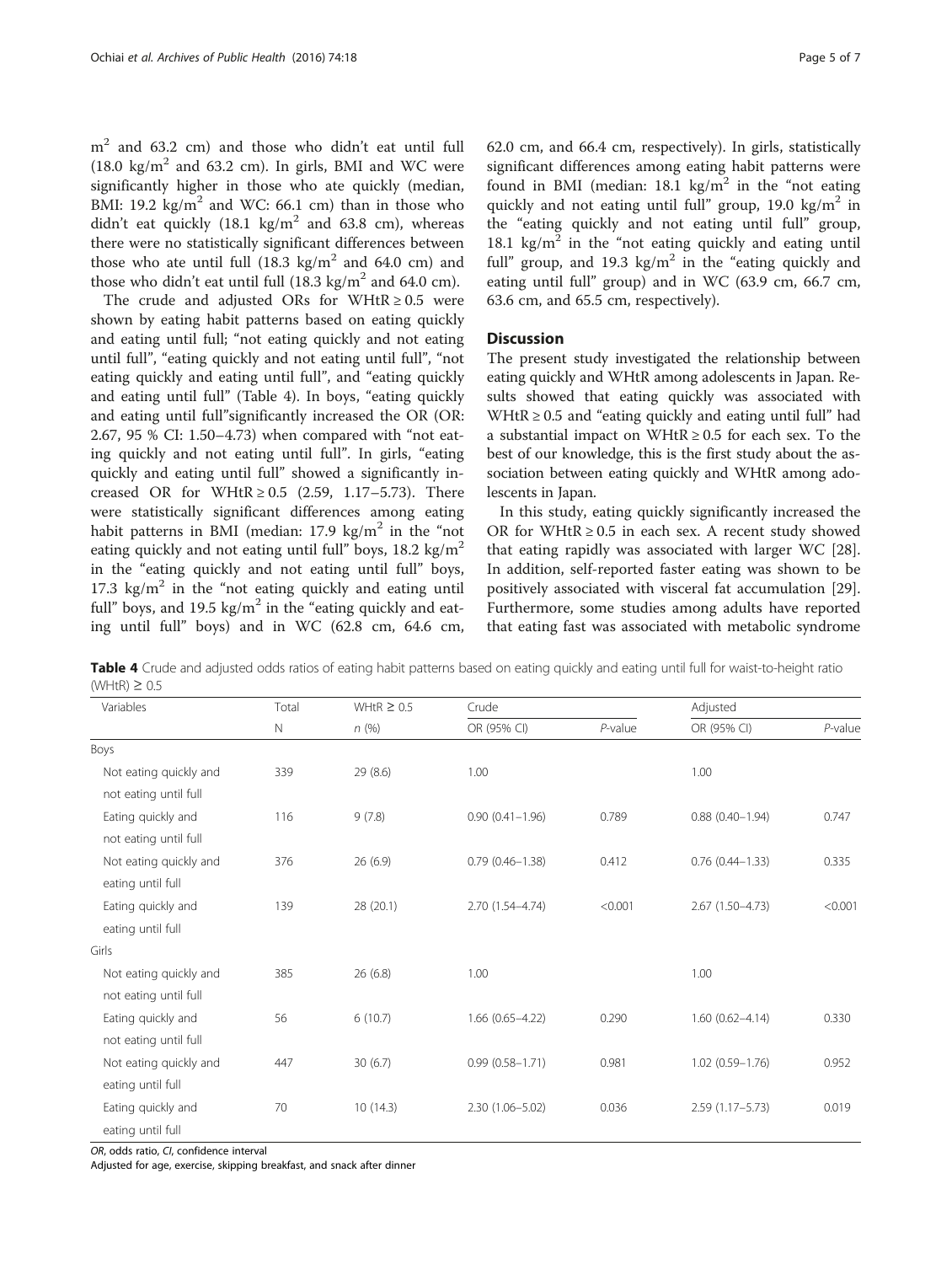<span id="page-5-0"></span>[[30, 31\]](#page-6-0). These study results support that the result of this study was reasonable.

When compared to the "not eating quickly and not eating until full" group, "eating quickly and eating until full" significantly increased the OR for WHtR  $\geq 0.5$ , whereas no significantly increased ORs were observed in the "eating quickly and not eating until full" group in the present study. The reason could be due to the difference of the total energy intake between in the "eating quickly and eating until full" group and in the "eating quickly and not eating until full" group. Recent studies reported that eating rate affects energy intake [\[32](#page-6-0)], and energy intake per day increased significantly with the increase in the rate of eating [\[33\]](#page-6-0). In addition, Maruyama et al. showed that total energy intake in the "eating quickly and eating until full" group was higher than that in the "eating quickly and not eating until full" group [[10\]](#page-6-0). Because information regarding total energy intake was not obtained in the present study, further study will be needed to verify our study results.

In our study, eating quickly was significantly associated with WHtR  $\geq$  0.5 and the significantly increased OR for WHtR  $\geq$  0.5 was observed only in the "eating quickly" and eating until full" group among eating habit patterns regardless of sex. These results suggest that "eating quickly and eating until full" had a substantial impact on WHtR  $\geq$  0.5. A recent study showed that reducing eating rate may be an effective intervention to decrease energy intake [[32\]](#page-6-0). In addition, Andrade et al. reported that eating slowly may help to maximize satiation and reduce energy intake within meals [[34\]](#page-6-0). Moreover, it was recently shown that modification of eating rate could be an efficient, cost effective adjunct for promoting healthy eating and decreasing energy intake [[35](#page-6-0)]. Therefore, modifying fast eating to slower pace could be effective for the decrease of energy intake, which contributes to the prevention of the central obesity among adolescents.

The strength of the present study is that the participation rate was over 95 %, which suggests that the effect of sampling bias on the present study results was small. Furthermore, the outcome of this study (WHtR) was defined by the measurements of height and WC among over 2000 adolescents; WC is not usually measured in annual health examinations at junior high schools in Japan. However, this study has some limitations. First, the results of this study might be affected by some potential confounders such as total energy intake, daily eating frequency, eating out, type of food, family educational level, parental WHtR, and parental smoking [[9, 16, 26](#page-6-0), [28](#page-6-0), [30](#page-6-0), [36](#page-6-0)]. Because these items were not obtained in our study, the influence of residual confounding on the present study results cannot be excluded. Second, the information about eating quickly and eating until full was self-reported. However, a recent study

reported that self-reported eating rate aligned with laboratory measured eating rate [\[35\]](#page-6-0). Moreover, Otsuka et al. showed a statistically positive association between selfreported rate of eating and energy intake [[33](#page-6-0)]. In addition, a previous study reported that total energy intake in participants who reported eating until full was higher than that in those who did not report eating until full [[10](#page-6-0)]. These study results support that our study results were reasonable. Third, participants in our study were from one town in Japan, which might limit the ability to generalize our findings to other populations. Finally, our study design is cross-sectional. Thus, the possibility of reverse causality cannot be ruled out.

## **Conclusions**

The present study showed that eating quickly was associated with WHtR  $\geq$  0.5 among adolescents. Moreover, eating quickly and eating until full had a substantial impact on WHtR  $\geq$  0.5. This study suggests that modifying fast eating to a slower pace may help prevent central obesity among adolescents.

#### Abbreviations

BMI: body mass index; CI: confidence interval; OR: odds ratio; WC: waist circumference; WHtR: waist-to-height ratio.

#### Competing interests

The authors declare that they have no competing interests.

#### Authors' contributions

HO and TS planned this study. HN, RN, and MM contributed to improve the study in a meaningful way. HO drafted this manuscript. TS and RN performed the data collection. HH supported the draft of this manuscript and the data collection. TS supervised the data collection. HO and HN contributed to the statistical analysis. AK made substantial contributions to the conception of the present study and the revision of the manuscript. All authors read and approved the final manuscript.

#### Acknowledgements

We would like to thank the study participants, their parents and quardians, the members of the Board of Education in Ina, Saitama Prefecture, and the Ina Conference for Promotion and Implementation of the Childhood Lifestyle-related Disease Prevention Examination (Chairmen: Dr. Michio Sato and Dr. Yoshihito Toriyama). This study was supported in part by a grant from the Ministry of Education, Culture, Sports, Science and Technology [Nos. 14207020, 17209024, and 25350854].

#### Author details

<sup>1</sup>Department of Public Health, Showa University School of Medicine, 1-5-8 Hatanodai, Shinagawa-ku, Tokyo 142-8555, Japan. <sup>2</sup>Division of Diabetes, Metabolism and Endocrinology, Department of Internal Medicine, Jikei University School of Medicine, 3-25-8 Nishi-Shinbashi Minato-ku, Tokyo 105-8461, Japan.

## Received: 14 January 2016 Accepted: 2 March 2016 Published online: 09 May 2016

#### References

- 1. Lakshman R, Elks CE, Ong KK. Childhood obesity. Circulation. 2012;126:1770–9.
- 2. Krebs NF, Jacobson MS. American academy of pediatrics committee on N. Prevention of pediatric overweight and obesity. Pediatrics. 2003;112:424–30.
- 3. Story M, Sallis JF, Orleans CT. Adolescent obesity: towards evidence-based policy and environmental solutions. J Adolesc Health. 2009;45:S1–5.
- 4. Zhu S, Wang Z, Heshka S, Heo M, Faith MS, Heymsfield SB. Waist circumference and obesity-associated risk factors among whites in the third